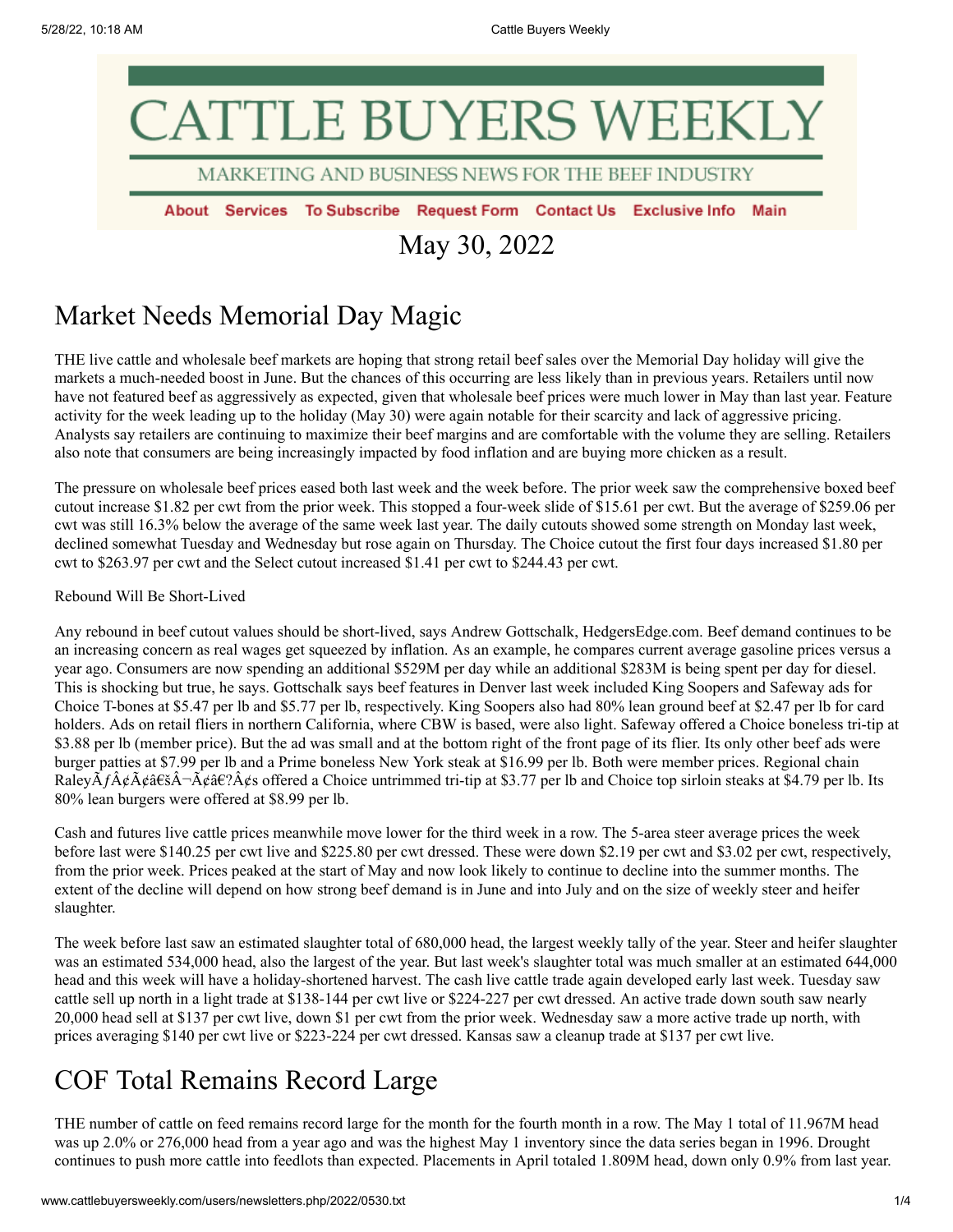### 5/28/22, 10:18 AM Cattle Buyers Weekly

They were 2.6% above analysts' average forecast. The futures market appeared to ignore this last Monday as all live cattle contract closed higher. The number of cattle marketed in April totaled 1.893M head, down 2.5% from last year. This was positive as this April had one less slaughter day than April last year.

Regarding placement weights, the under 600 lb category saw 25,000 fewer cattle placed than last year (355,000 head). The 600-699 lb category saw 20,000 more cattle placed (270,000 head). The 700-799 lb category saw 5000 fewer cattle placed (415,000 head), the 800-899 lb category saw 4000 fewer cattle placed (489,000 head), the 900-999 lb category saw 10,000 fewer cattle placed (210,000 head) and the 1000 lbs plus category saw the same number of cattle placed (70,000 head).

Three states, Iowa, Minnesota and South Dakota, had fewer cattle on feed than a year ago. Texas had the most cattle on feed with 2.900M head, with its total up 80,000 head from a year ago. Nebraska was second with 2.650M head, up 120,000 head, and Kansas was third with 2.480M head, up 10,000 head. Five states, Idaho, Iowa, Kansas (down 1.1%), South Dakota and Texas (down 3.7%) placed fewer cattle in April than last year. Only Arizona, Idaho and Kansas (up 3.4%) marketed more cattle in April than last year.

Digging into the report indicates some news that was more positive than at first blush, says David Anderson, Texas A&M University. Noting the one less slaughter day, daily average slaughter and marketings were higher. Cattle were processed at a faster rate, about 2100 head per day more. While April placements were below a year ago for three of the four months this year, it was a relatively large number. For the January-April period, 7.65M head were placed. This is the second largest number, behind only 2019, in the last 20 years, he says. More important, it was the largest number of placements as a percentage of January 1 cattle outside feedlots. So far this year, placements have totaled 30% of the January 1 feeder cattle supplies. This is more evidence of pulling feeder cattle ahead and it implies tighter supplies of feeder cattle as the year goes on, he says. The next COF report will have more evidence of heifers on feed. Given the rate of placements of available feeder cattle, heifers as a percentage of total cattle on feed should remain large, meaning continued herd contraction from the replacement side as well as the cow side, he says.

## Alberta Numbers Are Largest Since 2002

The number of cattle on feed in Alberta on May 1 was up 9% year-over-year and was the largest May 1 COF number since 2002. It also appears feeders have work to do on marketing, says analyst Kevin Grier of Kevin Grier and Associates. This is the time of year when the number of cattle on feed 150 days or more typically peaks. This year however has the largest count of cattle on feed over 150 days other than in May 2020. Placements were markedly lower from November 2021 through February 2022, he says. This was after the torrid placement pace of last summer and early fall. Those lower placements gave some cattle feeders hope for tighter availability this summer. However, placements were up sharply again in March and April. This worked to fill up any tightness window that might have existed. All this means that fed cattle numbers are going to remain ample through September at least, he says.

Meanwhile, USDA reports that drought is playing a significant role in the cattle cycle and in feedlot placements. Two years of drought have deteriorated pasture and forage conditions, and the pastureland condition index for 2022 is off to its worst start for the grazing season since the series began in 1995. This is pushing calves into feedlots at a faster pace, which will likely quicken the pace of fed cattle slaughter in 2022. This though will leave fewer supplies of cattle available for slaughter in late 2022 and 2023, says USDA's Economic Research Service (ERS).

# Drought Encourages Rapid Culling

Drought conditions and higher operating costs encouraged the rapid culling of beef cows in the first quarter of 2022 to levels not seen in decades, says ERS. April also showed the highest number of beef cows slaughtered for the month since 1996, yet there were over 5M more beef cows on January 1 1996 than on January 1 this year. Subsequently, the outlook weakens for the potential calf crops in 2022 and 2023, further reducing potential cattle placements year-over-year in late 2022 and early 2023, says ERS.

As more calves are placed in feedlots sooner than normally expected due to drought conditions, marketings in 2022 will be pulled forward into the second and third quarters, partially offsetting an expected decline in marketings in late 2022, says ERS. However, its forecast for cow and bull slaughter is higher than last month, more than offsetting the net decline in fed cattle marketings in 2022. As a result, it has raised its forecast for 2022 beef production 132M lbs to 27.8 billion lbs. Based on anticipated tight supplies of cattle, 2023 beef production is projected to decline 6.8% from 2022 to 26.0 billion lbs. It will mark a second year of lower production following the record set in 2021, although the decline from 2021 to 2022 is fractional at this point in the forecast cycle. It will be the lowest production level since 2016. With lower expected beef production contributing to higher expected prices in 2023, aggregate domestic beef disappearance next year is expected to decline almost 7% to the retail equivalent of 55.1 lbs per capita, compared with 59.0 lbs in 2022. This will be its lowest level since 2015, says ERS.

# Less Beef Means More Chicken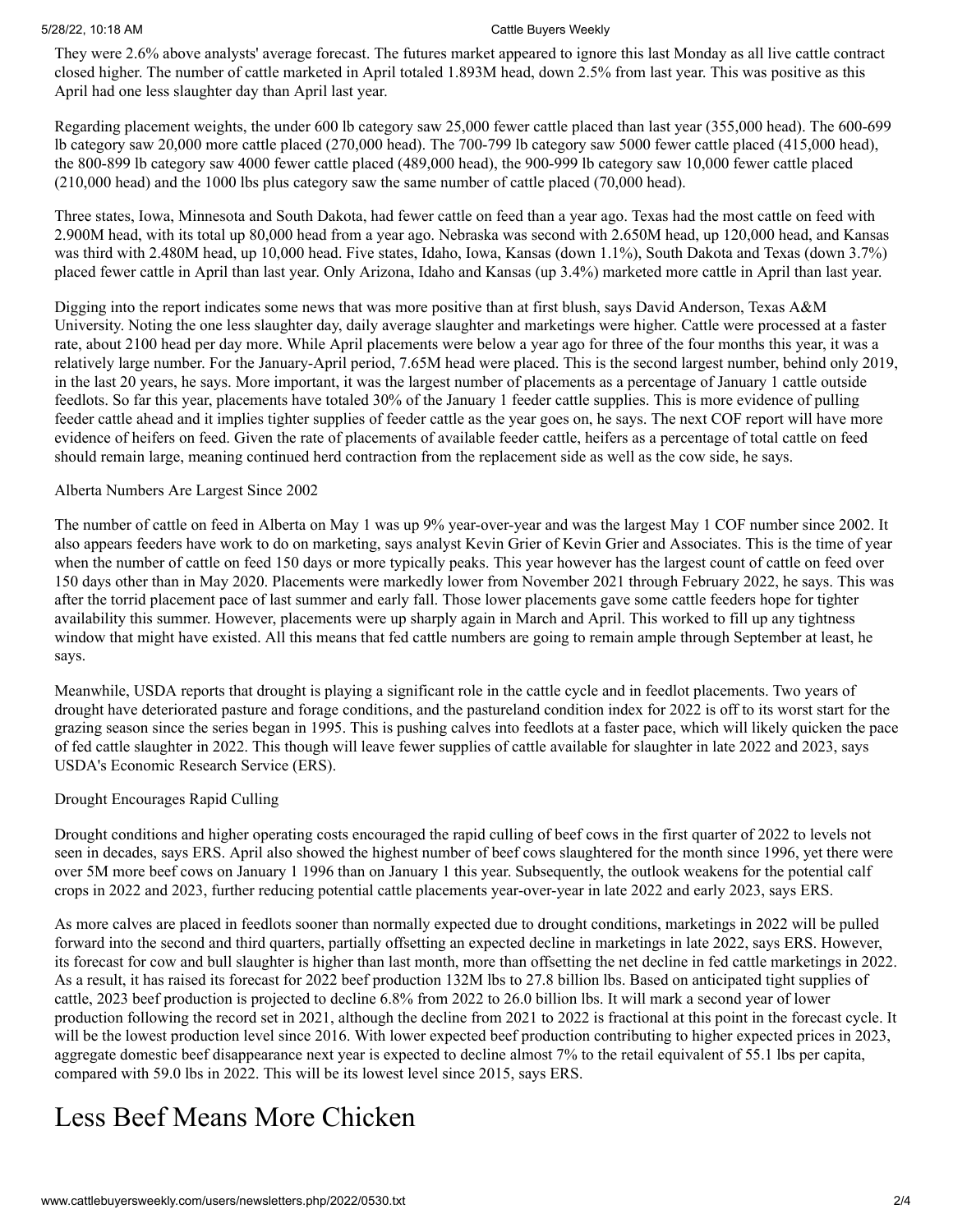### 5/28/22, 10:18 AM Cattle Buyers Weekly

LESS beef in the next year or so means that chicken demand will continue to boom. Not only will beef continue to sell at retail prices three times higher than chicken, chicken will continue to win out if food inflation continues. One of the largest impacts on poultry so far in 2022 has been the continued increase in demand, which initially saw a big rise in March of 2020 at the outskirts of the COVID-19 pandemic, says Meat+Poultry.

With the lingering impacts of COVID-19, Tyson Foods continues to see consumers enjoying cooking at home, says Bill Creighton, vp of retail sales for Tyson. The affordability and versatility of chicken creates an opportunity for the growth Tyson is experiencing in retail. From a trend perspective, it has seen the premium segment of its business grow faster than the rest of the market. However, given record high inflation, the company expects consumers and foodservice operators to shift to products delivering comfort and value. Chicken, as an affordable, versatile and healthy option, is well-positioned for continued growth in this environment, he says. Both tray pack fresh poultry and fully cooked, including chicken nuggets and strips, have continued to see strong demand coming out of the pandemic. As consumers look for alternative protein options, chicken has been an economical choice over the past year as consumers continue to want convenient at-home options, he says.

Chicken has grown to be a \$13.7 billion category at retail and it is still very strong relative to other proteins, according to the latest data from IRI. Even though in the last year, dollar growth flattened by 0.5%, chicken sales are up 14% compared to 2019. Chicken was not all that different from the other proteins during the pandemic, says Chris DuBois, senior vp of protein practice leader for IRI. Protein manufacturers had to deal with so many production issues and overwhelming demand. Over the last 26 four-week periods, meals made at home averaged between 77-83% and IRI believes this percentage will remain elevated.

IRI data also shows that while production issues and supply chain issues hampered everyone, volume basically remains elevated for meat compared to 2019. Consumers have learned to cook and their meat purchase routines have changed. Most Americans are buying a broader assortment of meat cuts than they did prior to the pandemic. Cooking skills are improving and comfort with different cuts and proteins has increased, says DuBois. Chicken breast is still the biggest seller at 58% of total chicken sales but wings and boneless thighs continue to steal the show, IRI data shows. Wings are up again almost 14% to \$1.4 billion and that is just in retail. They are also up in foodservice, he says.

# Tyson Goes To All No Antibiotics

In response to some notable trends happening in the marketplace, Tyson says it has moved all of its Tyson-branded retail production to No Antibiotics Ever (NAE) and now offers Smart Chicken products with attributes such as Air Chilled and Organic. Across new products and innovations, the Tyson brand has launched on-trend products across both fresh and fully cooked. These products include its Tyson Slow Cooker and Instant Pot Meal Kits and Tyson Air Fried chicken nuggets, strips, and bites, says Creighton.

To help fill the demands experienced by its customers, Tyson Foods is investing in additional capacity, including a new \$425M fresh chicken plant in Humboldt, Tenn., and a new \$300M fully cooked plant in Danville, Va. The company has also invested aggressively in deboning and labeling automation to help get more nutritious protein on the plates for consumers even more quickly, it says.

As for the best-selling chicken products., boneless thighs have also had strong growth, says IRI. While they are a little smaller than wings in size, boneless thighs have become a must-have category in almost every supermarket. The rise of dark meat has been a huge multi-year trend. The American chicken industry was built on boneless, skinless chicken breasts and dark meat was largely an afterthought. But for the last three or four years, dark meat has been growing much faster than white meat and it might be one of the most important changes across the meat case, says IRI's DuBois. While chicken sales have been relatively flat overall, if a processor is selling organic or NAE chicken, then they likely had a great growth last year. These two types of chicken are leading the growth in chicken sales, he says.

# Faux Meat Sales Splutter

SALES of plant-based meat alternatives are spluttering after exploding on to the food scene a few years ago. Manufacturers of these products promised an eventual end to factory farming and a better-for-you and save-the-planet health halo, says Meat+Poultry. Major retailers and foodservice operators added plant-based burgers, sausages, crumbles and other formats to satisfy consumer demand. Consumers bought into the message of plant-based meat alternatives, which was: all of the flavor, texture and nutritional benefits of animal proteins without killing animals.

Total store plant-based meat alternative sales were \$760M in 2019, representing an 11.8% growth over the prior year. That is according to the 2022 Power of Meat study presented by Anne-Marie Roerink, principal of 210 Analytics, during a webinar hosted by the North American Meat Institute and FMI-The Food Industry Assn and sponsored by Sealed Air. But the engine driving growth in sales of plant-based meat alternatives seems to have spluttered. The Power of Meat study revealed that plant-based meat alternatives remain mostly an occasional choice, with only 9% of respondents eating them weekly. Meat eaters also prepare plantbased meat alternatives but less often.